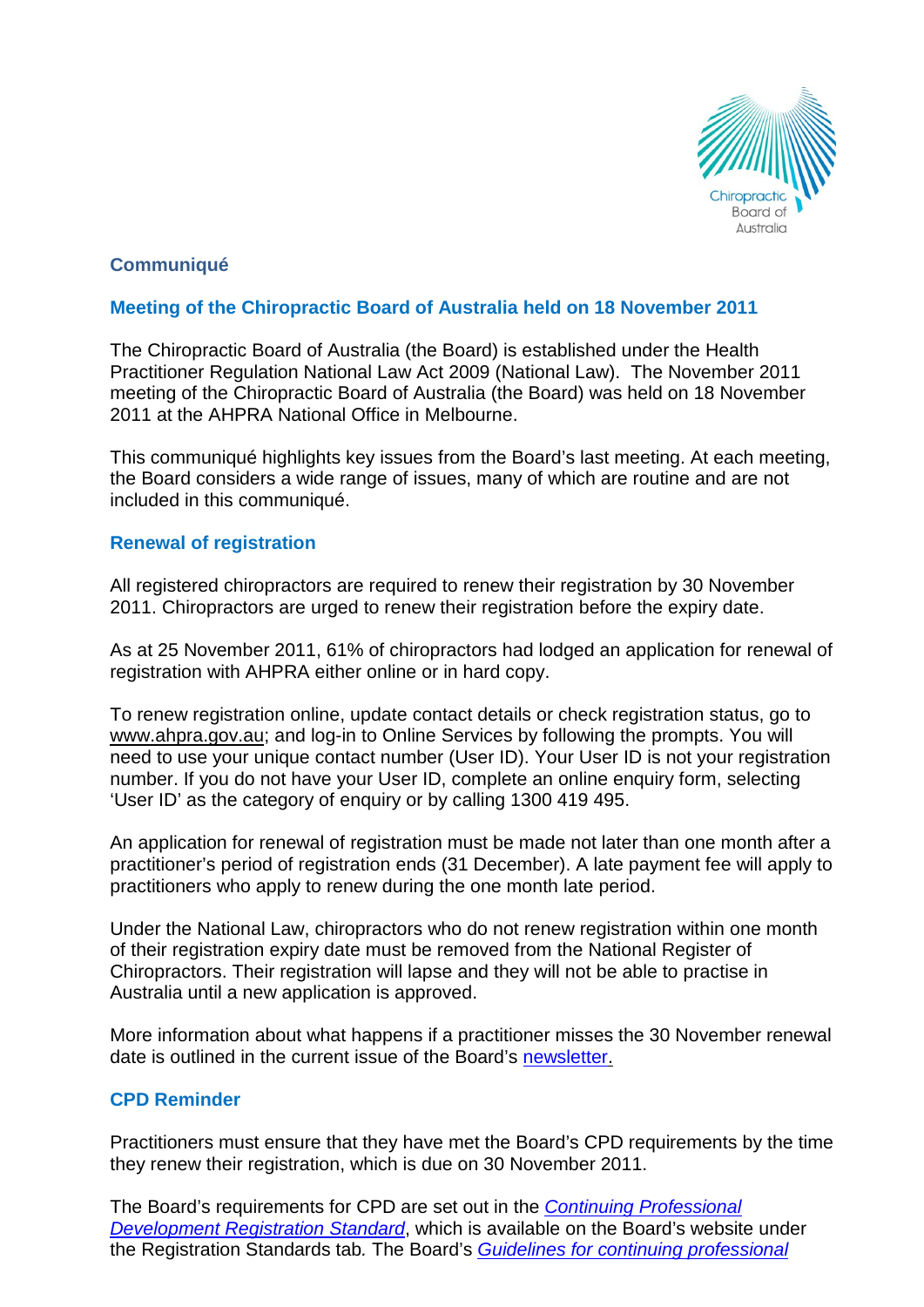*development* and [FAQ's for CPD](http://www.chiropracticboard.gov.au/documents/default.aspx?record=WD11%2f5277&dbid=AP&chksum=Nm%2f2OY7sWBrWOErpV%2bKtjA%3d%3d) are also on the Board's website under the Policies, Codes and Guidelines tab.

Practitioners are required to declare as part of their renewal of registration whether they have met the Board's CPD requirements in the preceding registration period. The Board may refuse to renew a practitioner's registration if the CPD requirements have not been met.

The National Law prescribes that non-compliance with a registration standard may result in disciplinary action. The Board will take all relevant factors into consideration in each case of non-compliance, including the fact that this CPD requirement is new to many practitioners.

The Board/AHPRA will conduct audits of practitioners to ensure they have complied with the Standard. Audits of compliance with CPD requirements will begin after November 2011.

#### **Newsletter**

The Board will be publishing a newsletter in October and April each year. The first edition was emailed to all registrants who have provided their email address to AHPRA, and a hardcopy was mailed to practitioners who have not supplied an email address. The [newsletter](http://www.chiropracticboard.gov.au/documents/default.aspx?record=WD11%2f6707&dbid=AP&chksum=%2bKFh6vqT5QMdhZ07W%2finXQ%3d%3d) is published on the Board's website. The newsletter aims to update registrants on current issues relating to the registration and regulation of the profession.

## **English Language Skills Registration Standard**

The Board has received a number of enquiries about matters related to the *[English](http://www.chiropracticboard.gov.au/documents/default.aspx?record=WD10%2f65&dbid=AP&chksum=ngTIN3VI6uP8W1FyneT3Mg%3d%3d)  [Language Skills Registration Standard](http://www.chiropracticboard.gov.au/documents/default.aspx?record=WD10%2f65&dbid=AP&chksum=ngTIN3VI6uP8W1FyneT3Mg%3d%3d)*. In order to help practitioners and applicants, the Board will be releasing an FAQ document on the English Language Skills registration Standard. Once released this document will be published on the Boards website under the ['Codes and Guidelines'](http://www.chiropracticboard.gov.au/Codes-Guidelines/FAQ.aspx) tab.

## **Who needs Registration?**

In order to assist practitioners, especially those coming to Australia from overseas to attend or present at seminars, the Board will shortly release an FAQ on *Who needs to be registered*. Once released this document will be published on the Boards website under the ['Codes and Guidelines'](http://www.chiropracticboard.gov.au/Codes-Guidelines/FAQ.aspx) tab.

## **Advertising Notifications**

The Board continues to receive a number of notifications that relate to advertising material that may be in breach of the [Chiropractic Guidelines for Advertising of](http://www.chiropracticboard.gov.au/documents/default.aspx?record=WD10%2f2667&dbid=AP&chksum=OZC46P%2bn5kbf3Wqa21iNqg%3d%3d)  [Regulated Health Service](http://www.chiropracticboard.gov.au/documents/default.aspx?record=WD10%2f2667&dbid=AP&chksum=OZC46P%2bn5kbf3Wqa21iNqg%3d%3d) or s133 of the National Law.

To assist practitioners the Board have published two new FAQ's on Advertising and Testimonials Respectively. The Board encourages all practitioners to review these documents carefully and to ensure that any advertising material complies with both the National Law and the Guidelines.